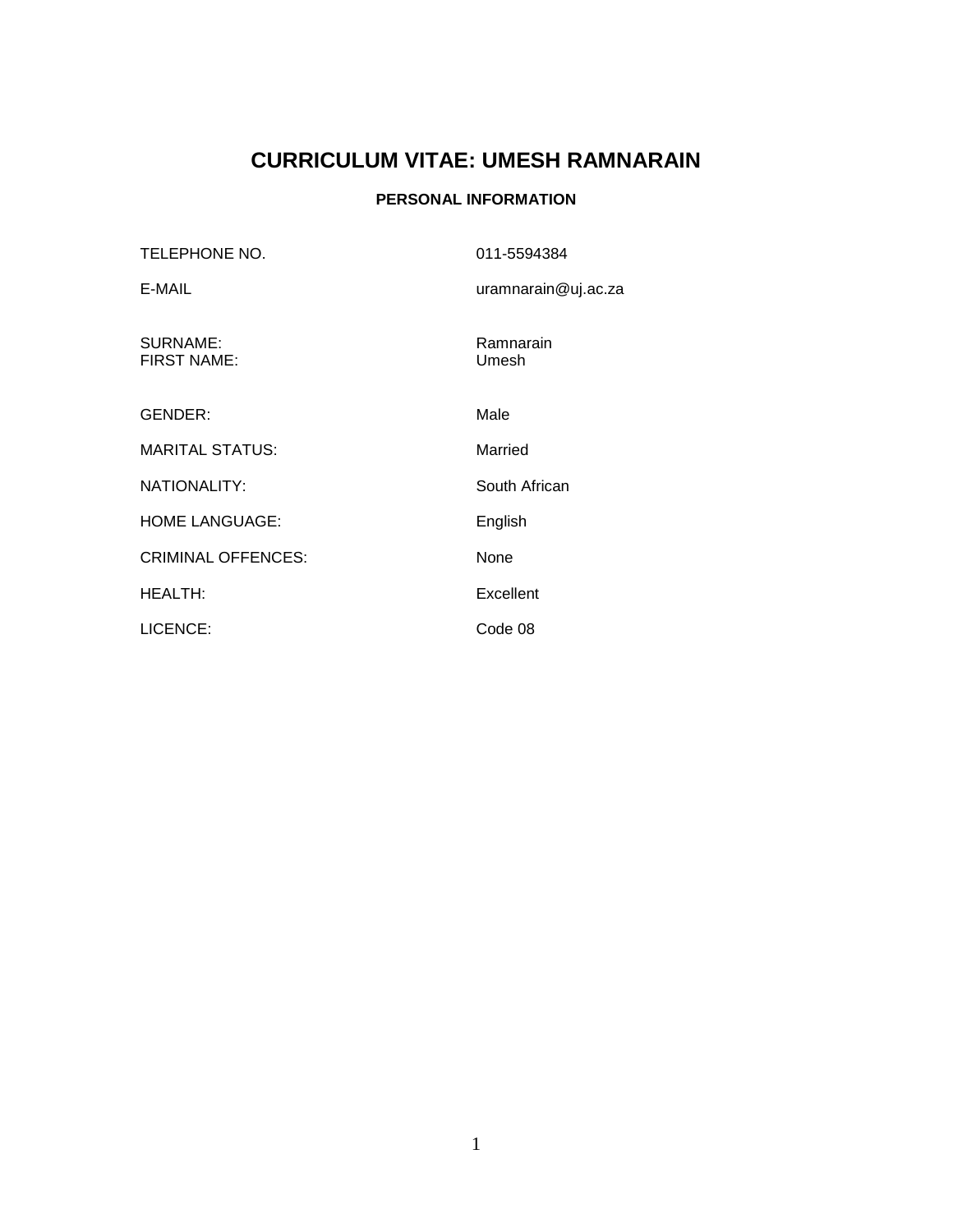#### **EDUCATIONAL QUALIFICATIONS**

#### **SCHOOL EDUCATION**

LAST SCHOOL ATTENDED: Asoka Secondary (1980-1985) HIGHEST STANDARD PASSED: Matric with exemption SUBJECTS: English, Afrikaans, Mathematics,

Physical Science, Biology, Accounting

#### **HIGHER EDUCATION**

| Bachelor of Science degree (1986-1990) |                                                |
|----------------------------------------|------------------------------------------------|
| Institution:                           | University of Durban-Westville                 |
| Courses:                               | Chemistry III, Maths III Physics II, Biology I |

#### **Higher Diploma in Education (1992)**

| Institution: | University of Durban-Westville                                   |
|--------------|------------------------------------------------------------------|
| Courses:     | Physical Science, Mathematics, Curriculum Studies, English Usage |

#### **Bachelor of Education Degree (1995-1996)**

**Institution:** UNISA<br>Courses: Curricu Curriculum Development, Curriculum Theory, Introduction to Didactics, Themes in Didactics, Research in Education, Quantitative Research in Education, Comparative and International Education, Psychology of Education 1, Orthopedagogics 1, Philosophy of Education 1

#### **Master of Education degree (1997-1999)**

Institution: UNISA Dissertation in full completion of degree

Topic: An investigation of a strategies-based problem solving approach in mathematics at the Grade 8 level.

#### **PhD (2003-2007)**

Institution: University of KwaZulu-Natal, Durban Thesis in full completion of degree

**Topic:** A study of the implementation of scientific investigations at Grade 9 with particular reference to the relationship between learner autonomy and teacher support

#### **Attended FET assessors' course (IEB) (2006)**

**Modules in Information Systems and Statistics (1993)** Institution: UNISA

**Course in Microcomputer Applications (1990)** Institution: JBN Technology Services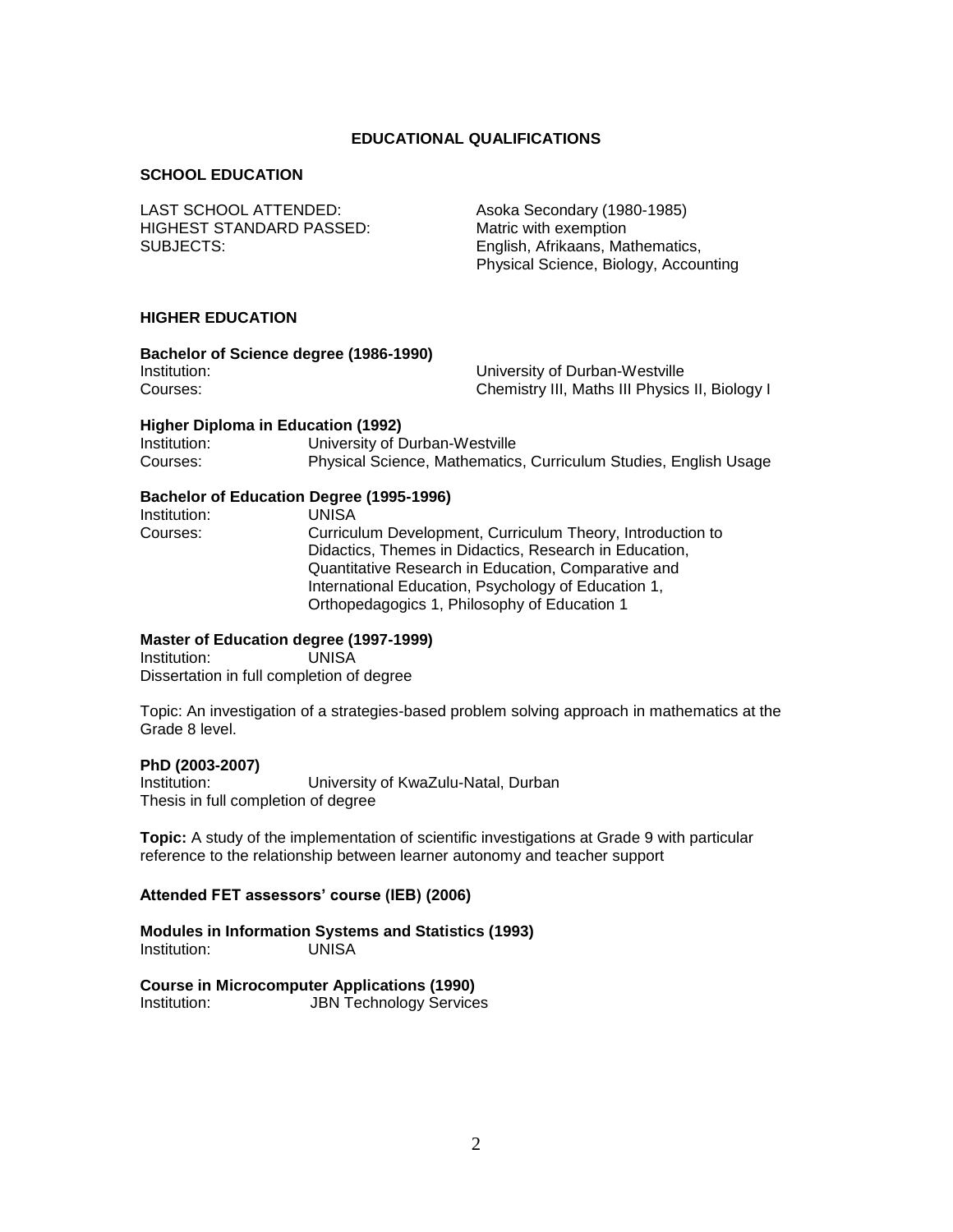# **EMPLOYMENT HISTORY**

| Educator:<br>Subjects taught:<br>Grades:               | Lenasia South Secondary School (1992-1993)<br>Physical Science, Mathematics, General Science<br>$8 - 12$                                                                                  |
|--------------------------------------------------------|-------------------------------------------------------------------------------------------------------------------------------------------------------------------------------------------|
| Educator:<br>Subjects taught:<br>Grades:               | Montarena Secondary School (1994-2003)<br>Physical Science, Mathematics, Natural Science<br>$8 - 12$                                                                                      |
| Educator<br>Subjects taught<br>Grade                   | Kharwastan Secondary School (2003-2004)<br><b>Physical Science</b><br>$10 - 12$                                                                                                           |
| Part-time tutor                                        | Upward Bound Programme, University of Durban-Westville<br>(2002)                                                                                                                          |
| Part-time lecturer                                     | BEd. Module (SMATE), University of Port Elizabeth (2003)                                                                                                                                  |
| Head of Department<br>(Science/Mathematics)            | Westville Boys' High School (2005-2007)                                                                                                                                                   |
| Part-time lecturer                                     | University of KwaZulu-Natal (2007)                                                                                                                                                        |
| Senior Lecturer/<br>Lecturer                           | University of Johannesburg (2008-2012)                                                                                                                                                    |
| <b>Associate Professor</b>                             | University of Johannesburg (2012-2014). Lecturing Physical<br>Sciences subject methodology modules for BEd/PGCE,<br>BEd(hons) and MEd. Currently supervising Masters and<br>PhD students. |
| <b>Full Professor</b>                                  | University of Johannesburg (2015-current). Lecturing MEd<br>(science education). Currently supervising Masters and<br>PhD students, NRF Rated (C3)                                        |
| <b>Coordinator of Science</b><br><b>Education Unit</b> | University of Johannesburg (2015-2017)                                                                                                                                                    |
| <b>Head of Department</b>                              | Science and Technology Education, University of Johannesburg<br>(current)                                                                                                                 |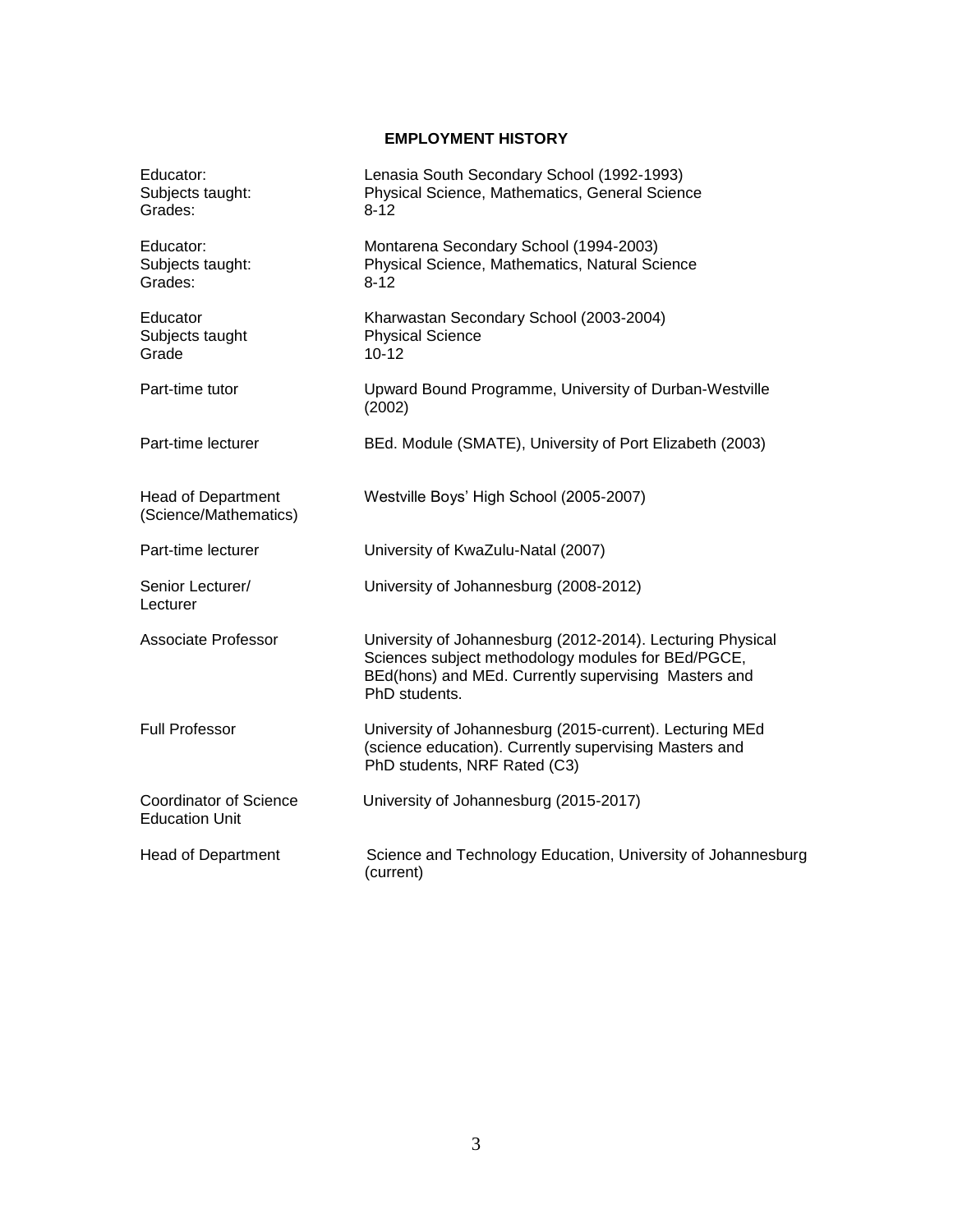#### **RESEARCH OUTPUT**

#### **A. Publications in Scientific Journals**

1. Ramnarain, U. (2003). A strategies-based problem solving approach in the development of mathematical thinking. *Pythagoras, 57,* 32-35.

2. Ramnarain, U. (2010). Grade 9 science teachers' and learners' appreciation of the benefits of autonomous science investigations*. Education as Change, 14*(2), 187-200.

3. Ramnarain, U. (2010). A report card on learner autonomy in science investigations. *African Journal of Research in Mathematics, Science and Technology Education, 14*(1), 61-72.

4. Ramnarain, U. (2011). Teachers' use of questioning in supporting learners doing science investigations. *South African Journal of Education, 31*(1), 91-101.

5. Ramnarain, U. (2011). Equity in science education in South Africa: A pious platitude or an achievable goal. *International Journal of Science Education, 33*(10), 1353-1371.

6. Ramnarain, U. & Nkhase, S. (2011). How Grade R pupils make sense of the images of "scientist" and "science". *South African Journal of Childhood Education, 1*(2), 143-157.

7. Ramnarain, U. (2012). The use of cartoons in effecting a shift from a sage-on-stage to a learner-on-stage environment in practical work. *Perspectives in Education, 30*(2), 50-61.

8. Ramnarain, U. & Molefe, P. (2012). The readiness of high school students to pursue first year physics. *Africa Education Review, 9*(1), 142-158

9. Ramnarain, U. & Van Niekerk, C. (2012). Student naïve conceptions in a grade 12 physics examination. *African Journal of Research in Mathematics, Science and Technology Education, 16*(1), 112-125.

10. Ramnarain, U. (2012). The readability of a high stakes physics examination. *Acta Academica, 44*(2), 110-129.

11. Ramnarain, U. & Joseph, A. (2012). Learning difficulties experienced by grade 12 South African students in the chemical representation of phenomena. *Chemistry Education Research and Practice, 13,* 462-470.

12. Ramnarain, U. & Ramaila, S. (2012). Mentoring as a viable and sustainable form of professional development for Physical Sciences teachers. *Education as Change: Journal of Curriculum Research, 16*(2), 255-268.

13. Ramnarain, U. & Fortus, D. (2013). South African physical sciences teachers' perceptions of new content in a revised curriculum**.** *South African Journal of Education, 33*(1), 1-15.

14. Ramnarain, U. & De Beer, J. (2013). Science students creating hybrid spaces when engaging in an expo investigation project. *Research in Science Education, 43, 99-116.*

15. Ramnarain, U. & Modiba, M. (2013). Critical friendship, collaboration and trust as a basis for self-initiated professional development: A case of science teaching. *International Journal of Science Education, 35*(1), 65-85.

16. Ramnarain, U. (2013). The achievement goal orientation of disadvantaged Physical Sciences students from South Africa. *Journal of Baltic Science Education, 12*(2), 139-151.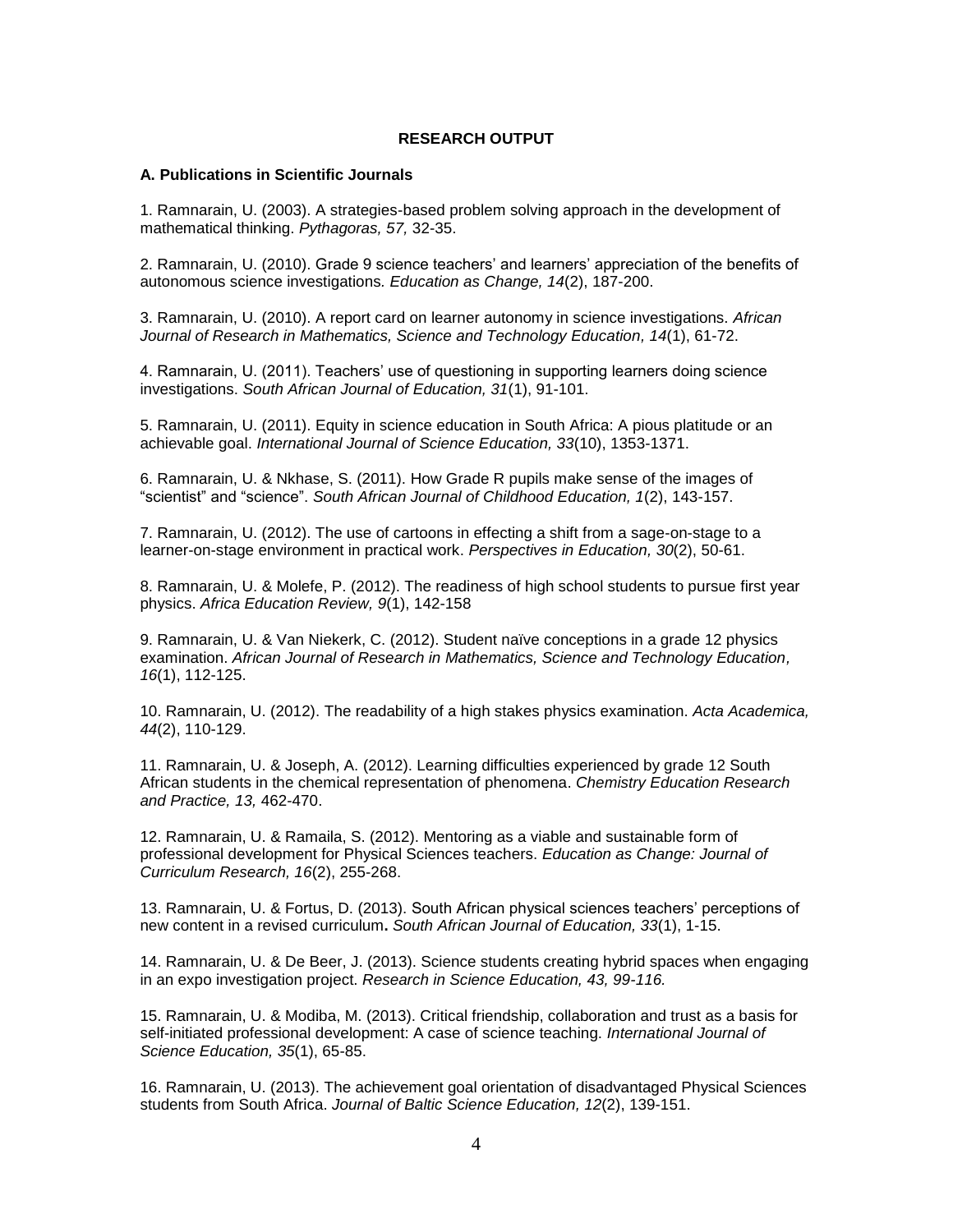17. Ramnarain, U. (2014). Empowering educationally disadvantaged mathematics students through a strategies-based problem solving approach. *The Australian Educational Researcher, 41*(1), 43-57.

18. Ramnarain, U. (2014). Teachers' perceptions of inquiry-based learning in urban, suburban, township and rural high schools: The context-specificity of science curriculum implementation in South Africa. *Teaching and Teacher Education, 38, 65-75.*

19. Ramnarain, U. & Schuster, D. (2014). The pedagogical orientations of South African Physical Sciences teachers toward inquiry or direct Instructional Approaches. *Research in Science Education, 44*(4), 627-650.

20. Ramnarain, U. (2014). Questioning the validity of inquiry assessment in a high stakes physical sciences examination. *Perspectives in Education, 32*(1), 179-191.

21. Ramnarain, U. & Ramaila, S. (2014). The achievement goals orientation of South African first year university students. *International Journal of Science and Mathematics Education, 14*, 81- 105.

22. Ramnarain, U. & Hobden, P. (2015). Shifting South African learners towards greater autonomy in scientific investigations. *Journal of Curriculum Studies*, 47(1), 94-121.

23. Ramnarain, U. & Padayachee, K. (2015). A comparative analysis of South African Life Sciences and Biology textbooks for the inclusion of the nature of science. *South African Journal of Education, 35*(1), 1-8.

24. Ramnarain, U. (2015). A Pilot Study on the Mentoring of PGCE Physical Sciences Students at a Teaching School. *Procedia-Social and Behavioral Science, 167*, 44-49.

25. Kyriacou, X., De Beer, J. & Ramnarain, U. (2015). Evolutionary ideas held by experienced South African Biology teachers. *African Journal of Research in Mathematics, Science and Technology Education, 19*(2), 118-130.

26. Ramnarain, U. (2015). Connecting the Hands-On to the Minds-On: A Video Case Analysis of South African Physical Sciences Lessons for Student Thinking. *Eurasia Journal of Mathematics, Science & Technology Education, 11*(5), 1151-1163.

27. Ramnarain, U. Nampota, D. & Schuster, D. (2016). Spectrum of Pedagogical Orientations of Malawian and South African Physical Science Teachers towards Inquiry. *African Journal of Research in Mathematics, Science and Technology Education, 20*(2), 119-130.

28. Ramnarain, U. (2016), Understanding the influence of intrinsic and extrinsic factors on inquirybased science education at township schools in South Africa. *Journal of Research in Science teaching, 53*(4), 598-619.

29. Ramnarain, U. & Chanetsa, T. (2016). An analysis of South African Grade 9 natural sciences textbooks for their representation of nature of science. *International Journal of Science Education, 38*(6), 922-933.

30. Ramnarain, U. & Moleki, B. (2017). Teachers' use of newspaper articles in promoting a humanistic perspective of science in South Africa. *Journal of Science Teacher Education, 28*(2), 205-217.

31. Mavuru, L. & Ramnarain, U. (2017). Teachers' knowledge and views on the use of learners' socio-cultural background in teaching natural sciences in grade 9 township classes*. African Journal of Research in Mathematics, Science and Technology Education, 21*(2), 176-182.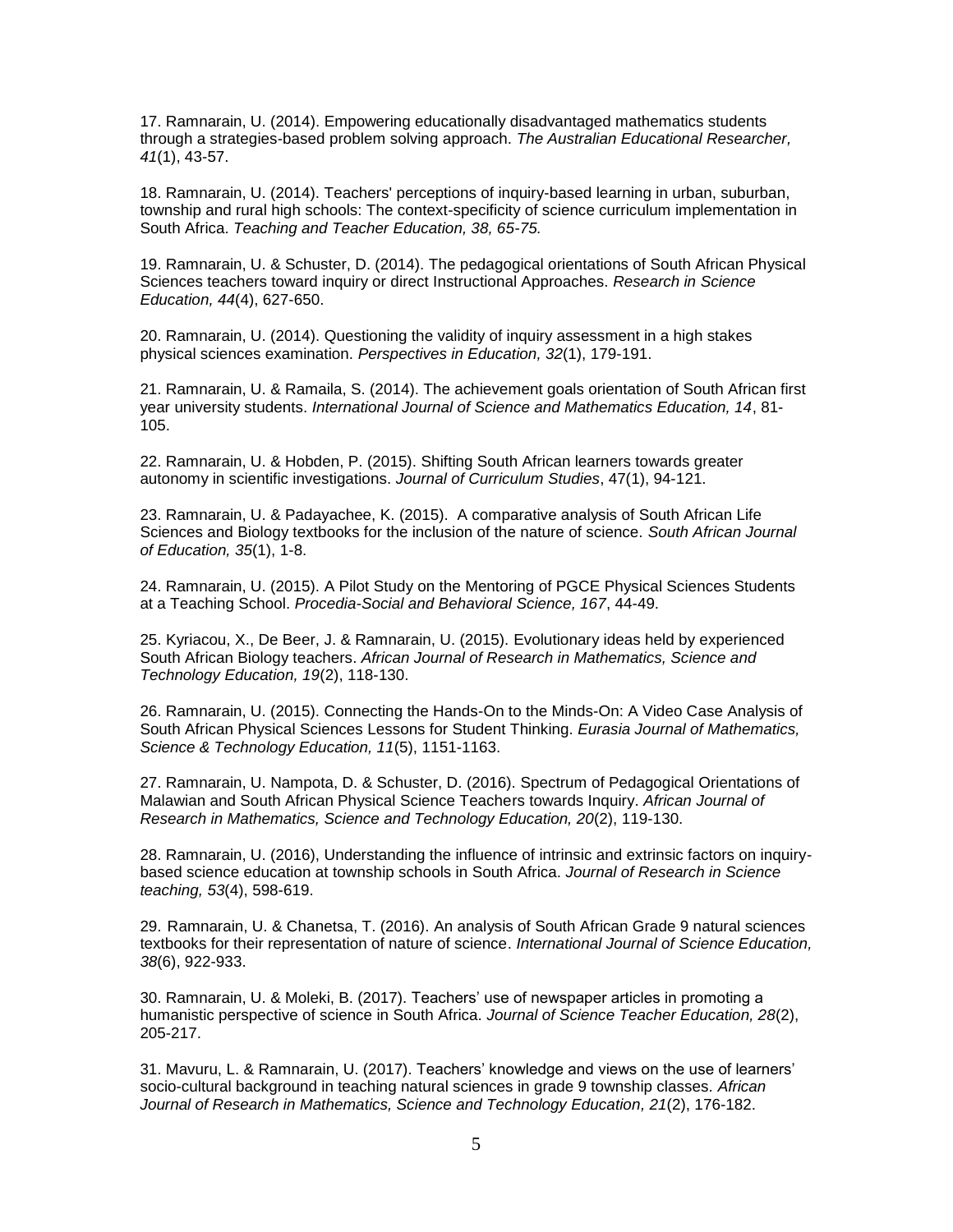32. Ramnarain, U. & Moosa, S. (2017). The Use of Simulations in Correcting Electricity Misconceptions of Grade 10 South African Physical Sciences Learners. *International Journal of Innovation in Science and Mathematics Education, 25*(5), 1-20.

33. Lehesvuori, S., Chan, K., Ramnarain, U. & Viiri, J. (2017). In Search of Dialogicity: A Comparison of Curricular Documents and Classroom Interactions from Finland and Hong Kong. *Education Sciences, 7*(4), 76.

34. Lehesvuori, S., Ramnarain, U. & Viiri, J. (2018). Challenging transmission modes of teaching in science classrooms: enhancing learner-centredness through dialogicity. *Research in Science Education, 48*(5), 1049-1069.

35. Mupira P. & Ramnarain U. (2018).The effect of inquiry-based learning on the achievement goal-orientation of grade 10 physical sciences learners at township schools in South Africa. *Journal of Research in Science Teaching, 55*(6), 810-825.

36. Mavuru, L. & Ramnarain, U. (2018). Relationship between teaching context and teachers' orientations to science. *Eurasia Journal of Mathematics, Science and Technology Education, 14*(8), 1-14.

37. Ramnarain, U. & Hlatshwayo, M. (2018). Teacher beliefs and attitudes about inquiry-based learning in a rural school district in South Africa. *South African Journal of Education, 38*(1), 1-10.

38. Ramnarain, U. & Ramaila, S. (2018). The relationship between chemistry self-efficacy of South African first year university students and their academic performance. *Chemistry Education Research and Practice, 19*(1), 60-67.

39. Upahi, J.E. & Ramnarain, U. (2018). Representations of Chemical Phenomena in Secondary School Chemistry Textbooks. *Chemistry Education Research and Practice*, DOI: 10.1039/

40. Upahi, J.E., Ramnarain, U. & Ishola, I.S. (2018). The Nature of Science as Represented in Chemistry Textbooks Used in Nigeria. *Research in Science Education,*  <https://doi.org/10.1007/s11165-018-9734-7>

41. Penn, M. & Ramnarain, U. (2019). South African university students' attitudes towards chemistry learning in a virtually simulated learning environment. *Chemistry Education Research and Practice, 20*, 699-709.

42. Penn, M. & Ramnarain, U. (2019). A comparative analysis of virtual and traditional laboratory chemistry learning. *Perspectives in Education, 37*(2), 80-97.

#### **B. Conference presentations**

Ramnarain, U. (2009). *Shifting students towards greater autonomy in scientific investigation: Developing a model of teacher support*. A paper presented at 54th ICET World Assembly, Muscat, Oman.

Ramnarain, U. (2010). *Equity in the implementation of practical science investigations.* A paper presented at the 18<sup>th</sup> Southern African Association for the Advancement of Research in Mathematics, Science and Technology Education (SAARMSTE) conference, Durban, South Africa

Ramnarain, U. (2010). *Questioning the validity of a high stakes Physics examination paper in view of its readability.* A paper presented at the the Institute of Science and Technology Education (ISTE) Conference on Mathematics, Science and Technology Education, Kruger National Park, South Africa.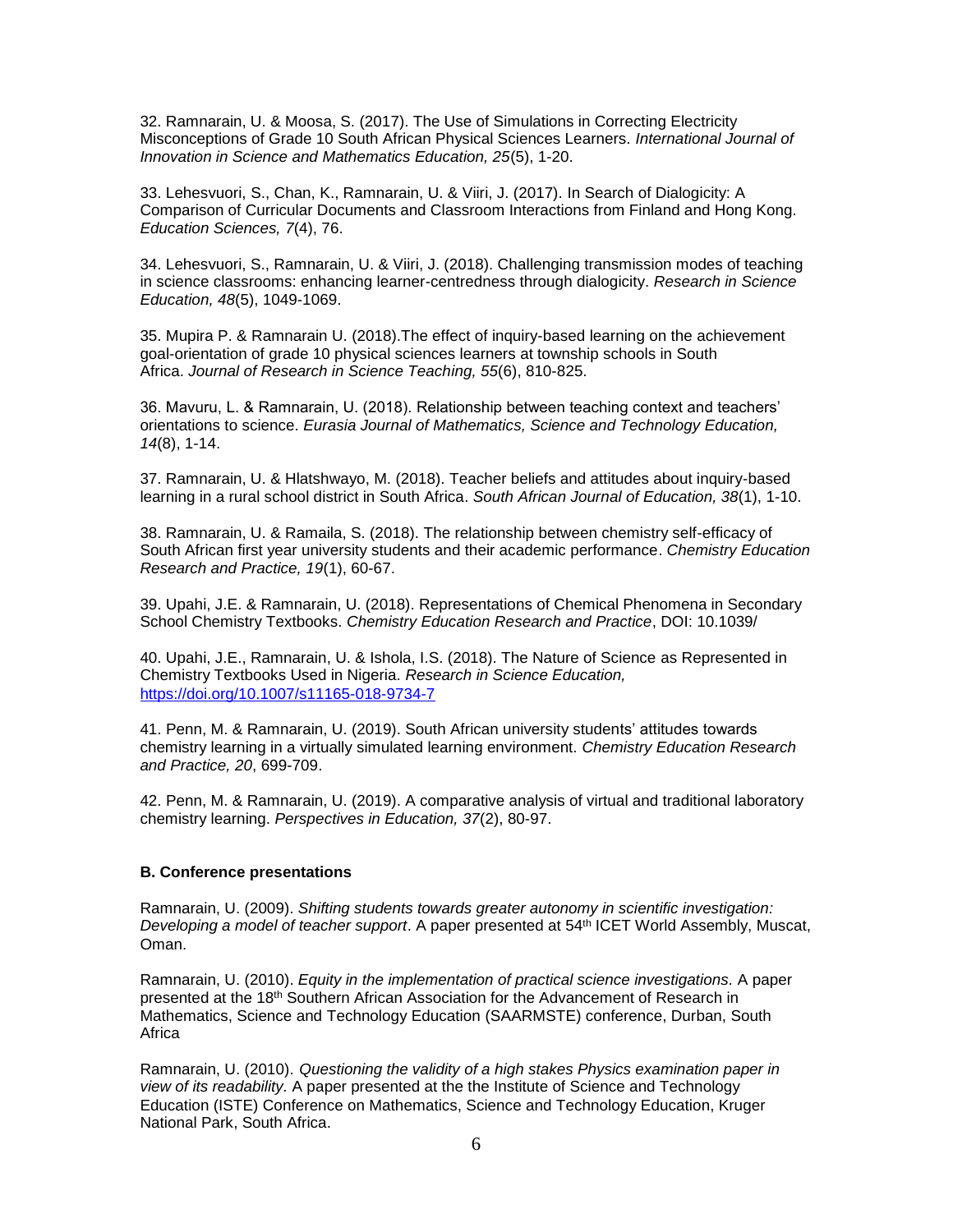Ramnarain, U. (2011). *The use of cartoons in shifting students towards greater autonomy in*  planning investigations. A paper presented at the 19<sup>th</sup> Southern African Association for the Advancement of Research in Mathematics, Science and Technology Education (SAARMSTE) conference, Mafikeng, South Africa.

Ramnarain, U. (2011). *Defining the readiness of high school students to pursue first year university physics*. A paper presented at the Annual National Association of Research in Science Teaching (NARST) International Conference, Orlando, Florida, USA.

Ramnarain, U. & Ramaila, S. (2012). *Mentoring of physical sciences teachers in a community of*  practice. Paper presented at the 20<sup>th</sup> Southern African Association for the Advancement of Research in Mathematics, Science and Technology Education (SAARMSTE) conference, Lilongwe, Malawi.

Van der Westhuizen, G.J., Maseko, L, Van Lelyveld, K., Ramnarain, U., De Beer, J.J.J, & Kakoma, L. (2012). *Using assessment to inform standards: Findings from a script analysis project.* Paper presented at the Umalusi conference, Johannesburg, South Africa.

Ramnarain, U. (2013*). Identifying the goal orientation of disadvantaged Physical Sciences students in South Africa*. Paper presented at the Episteme-5 conference, Mumbai, India.

Ramnarain, U. (2013). *The pedagogical orientation of South African physical sciences teachers in inquiry teaching.* Paper presented at the European Science Education Research Association (ESERA) conference in Nikosia, Cyprus.

Ramnarain, U. (2014). *A case study on the influence of environmental factors on the implementation of science inquiry-based learning at a township school in South Africa.* Paper presented at the 22nd Southern African Association for Research in Mathematics, Science and Technology Education (SAARMSTE) conference in Port Elizabeth.

Mamutse, K. & Ramnarain, U. (2014). *Exploring the use of improvised physical resources in the implementation of inquiry-based science teaching and learning in grade 9 natural sciences*. Paper presented at the Institute of Science and Technology Education (ISTE) Conference on Mathematics, Science and Technology Education at the Kruger National Park, South Africa.

Moleke, B. & Ramnarain, U. (2014). *Exploring teacher use of newspaper articles in promoting a humanistic perspective in science teaching and learning.* Paper presented at the Institute of Science and Technology Education (ISTE) Conference on Mathematics, Science and Technology Education at the Kruger National Park, South Africa.

Chanetsa, T. & Ramnarain, U. (2014). *A pilot study of the use of an analytical framework for a representation of the nature of science (NOS) in a grade 8 natural sciences textbook.* Paper presented at the Institute of Science and Technology Education (ISTE) Conference on Mathematics, Science and Technology Education at the Kruger National Park, South Africa.

Mavuru, L. & Ramnarain, U. (2014). *The awareness, perceptions and experiences of grade 9 natural sciences teachers of the role of learners' socio-cultural background in teaching and learning.* Paper presented at the Institute of Science and Technology Education (ISTE) Conference on Mathematics, Science and Technology Education at the Kruger National Park, South Africa.

White, L., De Beer, J. & Ramnarain, U. (2014*). "One size does not fit all": curriculum support groups as structured support for teachers' professional development.* Paper presented at the Institute of Science and Technology Education (ISTE) Conference on Mathematics, Science and Technology Education at the Kruger National Park, South Africa.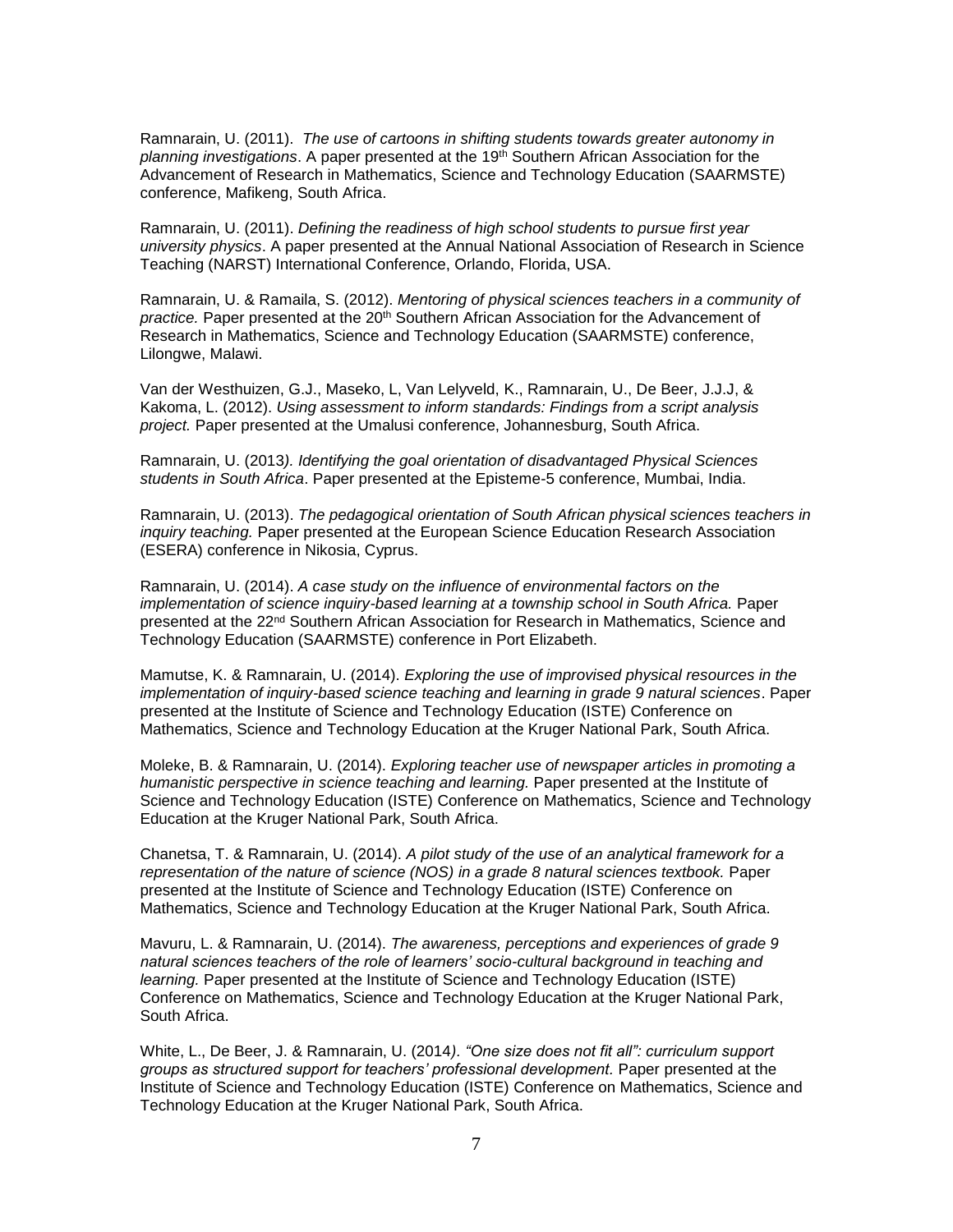Ramaila, S. & Ramnarain, U. (2014). Perceptions of South African Physical Sciences teachers on lesson planning in a new curriculum. Paper presented at the Annual Conference of the South African Institute of Physics (SAIP), Johannesburg, South Africa.

Ramaila, S. & Ramnarain, U. (2014). A CHAT perspective on the tensions and dynamics in the professional development of Physical Sciences teachers in a mentoring relationship. Paper presented at the Annual Conference of the South African Institute of Physics (SAIP), Johannesburg, South Africa.

Ramaila, S. & Ramnarain, U. (2014). First year university physics students' perceptions of the teaching-learning environment: In search of a coherent pedagogic learning orientation. Paper presented at the annual conference of the South African Institute of Physics (SAIP), Johannesburg, South Africa.

Ramnarain, U. (2014). A pilot study on the mentoring of PGCE Physical Sciences students at a teaching school in South Africa. Paper presented at the conference of the International Organisation for Science and Technology Education (IOSTE) in Kuching, Malaysia.

Ramnarain, U. (2014). A study on the science content storyline of South African chemistry lessons. Paper presented at the International Science Education Conference (ISEC) conference in Singapore.

Ramnarain, U. & Chisveto, P. (2015). Exploring the influence of school management on the "achievement goal orientation" of grade 10 South African Physical Sciences learners at township schools. Paper presented at the International Conference of Science Educators and Teachers (ISET) in Bangkok, Thailand.

Ramaila, S. & Ramnarain, U. (2015). University physics students' views about scientific inquiry. Paper presented at the Annual Conference of the South African Institute of Physics (SAIP), Port Elizabeth, South Africa.

Ramaila, S. & Ramnarain, S. (2015). Exploring teachers' baseline knowledge of mechanics. Paper presented at the Annual Conference of the South African Institute of Physics (SAIP), Port Elizabeth, South Africa.

Ramnarain, U. & Mamutse, K. (2016). The use of improvised resources in inquiry-based teaching in South Africa. Paper presented at the European Science Education Research Association (ESERA) conference in Helsinki, Finland.

Moosa, S. & Ramnarain, U. (2016). Using a three tier multiple-choice diagnostic questionnaire to identify the misconceptions that grade 10 learners from three under-performing Dinaledi schools in Soweto hold about simple electric circuits. Paper presented at the 24<sup>th</sup> Southern African Association for Research in Mathematics, Science and Technology Education (SAARMSTE) conference in Pretoria.

Mupira, P., Ramnarain, U. & Kyriacou, X. (2016). Validating a questionnaire instrument for investigating the achievement goal orientation of Grade 10 Physical Sciences learners in five Soweto township schools. Paper presented at the 24<sup>th</sup> Southern African Association for Research in Mathematics, Science and Technology Education (SAARMSTE) conference in Pretoria, South Africa.

Mavuru, L. & Ramnarain, U. (2016). A case study on the incorporation of learners" sociocultural background in the teaching of Natural Sciences at three township schools in South Africa. Paper presented at the 24<sup>th</sup> Southern African Association for Research in Mathematics, Science and Technology Education (SAARMSTE) conference in Pretoria, South Africa.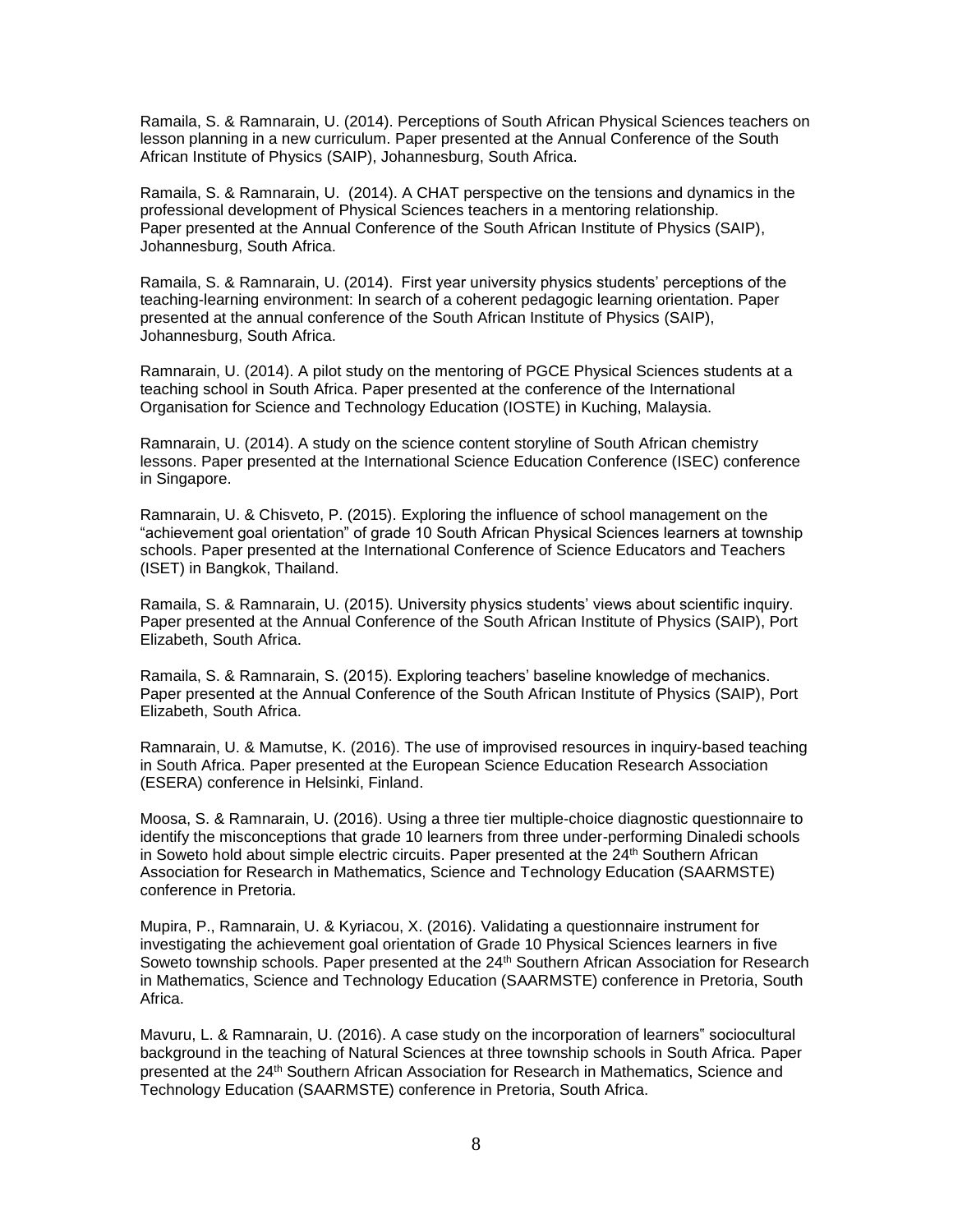Mavuru, L. & Ramnarain, U. (2017). Role of Contextual Knowledge in the Pedagogical Content Knowledge of Grade 9 Natural Sciences teachers in Johannesburg. Paper presented at the 25<sup>th</sup> Southern African Association for Research in Mathematics, Science and Technology Education (SAARMSTE) conference in Bloemfontein, South Africa.

Ramaila, S. & Ramnarain, U. (2017). The pedagogical orientation of pre-service teachers in teaching physics. In Proceedings of the International Conference on Education and New Developments (END), Lisbon, Portugal, pp. 388-391. ISSN: 2184-044X. ISBN: 978-989-99864-3- 5.

Ramaila, S. & Ramnarain, U. (2017). University physics students' views about scientific inquiry. In Proceedings of the International Conference on Education and New Developments (END), Lisbon, Portugal, pp. 397-400. ISSN: 2184-044X. ISBN: 978-989-99864-3-5.

Mavuru, L. & Ramnarain, U. (2017). Role of context in shaping the pedagogical orientations of science teachers. Paper presented at the Institute of Science and Technology Education (ISTE) Conference on Mathematics, Science and Technology Education at the Kruger National Park, South Africa.

Ramaila, S. & Ramnarain, U. (2017). Exploring in-service teachers' baseline knowledge of mechanics. In Proceedings of the 10<sup>th</sup> Annual International Conference of Education, Research and Innovation, Seville, Spain.

Ramnarain, U. (2018). A content analysis of South African grade 12 Physical Sciences textbooks for "practices" of inquiry-based learning. Paper presented at the 17<sup>th</sup> Annual Hawaii International Conference in Education, Honolulu, Hawaii.

Ramnarain, U. & Makhubalo, N. (2018). An empowerment evaluation approach in shifting a South African science teacher towards an inquiry-based pedagogy. Paper presented at the International Science Education Conference (ISEC) conference in Singapore.

Ndumanya, E., Ramnarain, U. & Wu, H.K. (2018). Developing a rubric for analysing the inclusion of "scientific practices" in physical sciences textbooks. In Proceedings of the International Conference on Education and New Developments, Budapest, Hungary, pp. 528-531. ISSN: 2184- 044X. ISBN: 978-989-99864-8-0.

Ramnarain, U. & Penn, M. (2018). The effects of scientific literacy on high school science learners' attitudes towards socio-scientific issues: The case of Genetically Modified Organisms. In Proceedings of 15th International Conference on Economics and Social Sciences, Johannesburg, South Africa.

Ramaila, S. & Ramnarain, U. (2018). Assessment of physics practical work using innovative computer-based technology system. In Proceedings of the International Conference on Education and New Developments, Budapest, Hungary, pp. 528-531. ISSN: 2184-044X. ISBN: 978-989- 99864-8-0.

Sondlo, A., & Ramnarain, U. (2018). Exploring Pre-Service Science Teachers Physics Pedagogical Orientations towards Their Own Classroom Teaching. A paper presented at the International Conference on Physics Education (ICPE) International Conference at Misty Hills Hotel and Conference Centre, Muldersdrift, South Africa.

Sondlo, A., & Ramnarain, U. (2018, August). The Pedagogical Orientations of Pre-Service South African Physical Sciences Teachers. A paper presented at the XVIII International Organisation for Science and Technology Education (IOSTE) Symposium: Future educational challenges from a science and technology perspectives. 13-17 August, 2018 Malmö, Sweden.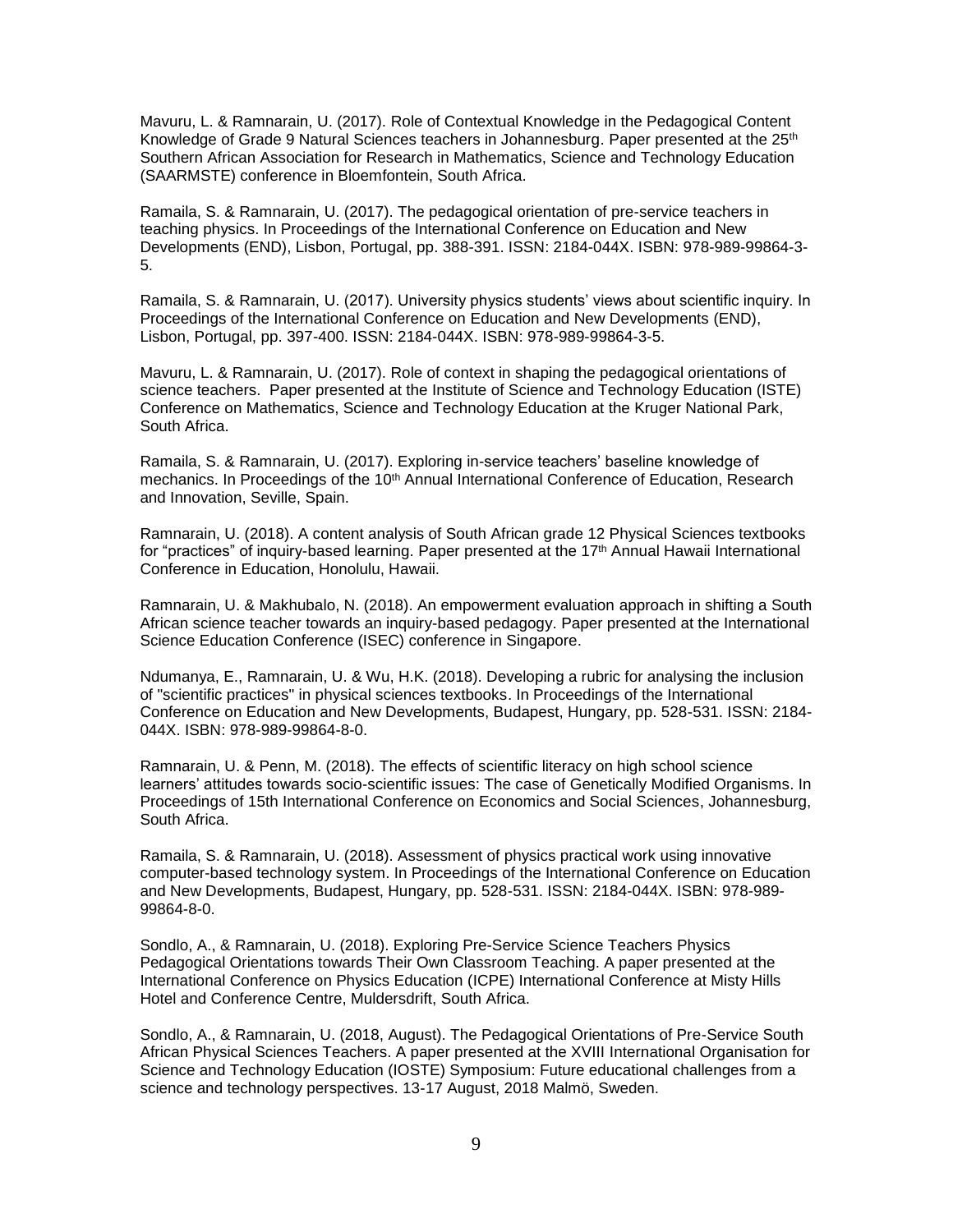Mupira, P. & Ramnarain, U. (2018). The effect of an inquiry-based pedagogy on the self-efficacy of grade 10physical sciences learners in South Africa. A paper presented at the XVIII International Organisation for Science and Technology Education (IOSTE) Symposium: Future educational challenges from a science and technology perspectives. 13-17 August, 2018 Malmö, Sweden.

Shivolo, T. & Ramnarain, U. (2018). Pedagogical orientations of Namibian Physical Science teachers in enacting chemistry demonstrations. Paper presented at the Institute of Science and Technology Education (ISTE) Conference on Mathematics, Science and Technology Education at the Kruger National Park, South Africa.

Penn, M. Ramnarain, U. & Wu, H.K. (2019). The relationship between grade 12 learners' understandings about scientific inquiry and achievement in Physical Sciences. A paper presented at the 27<sup>th</sup> Southern African Association for the Advancement of Research in Mathematics, Science and Technology Education (SAARMSTE) conference, Durban, South Africa.

Penn, M. & Ramnarain, U. (2019). Assessing the role of implicit scaffolding in facilitating virtual physical sciences learning. A paper presented at the Institute of Science and Technology Education (ISTE) Conference on Mathematics, Science and Technology Education at the Kruger National Park, South Africa.

Sondlo, A. & Ramnarain, U. (2019). Exploring the South African physical sciences pre-service teachers pedagogical orientations. In Proceedings of the International Conference on Education and New Developments, Porto, Portugal.

#### **C. Book chapters**

Ramnarain, U. & Kibirige, I. (2010). Learning through investigations. In U. Ramnarain (Ed.), Teaching Scientific Investigations (pp. 1-23). Northlands: Macmillan.

Ramnarain, U. (2014). But ma'am, can't we do it our way first? In S. Gravett, K. Merser & J. De Beer (Eds.), Being a Teacher: A Book of Cases. Cape Town: Pearson.

Ramnarain, U. (2015). School science learners at risk: Inaccessibility and inequity issues. In M.D. Mogano & U. Ramnarain (Eds.), Including the excluded: Educating the vulnerable for the 21st century (pp. 77-87). South Africa: Pearson.

Ramnarain, U. (2017). Distilling Principles for the professional development of science teachers. In M.D. Mogano, S.Mohapi & D. Robinson (Eds.), Realigning Teacher Training in the 21st Century. South Africa: Cengage Learning.

Ramnarain, U. (2017). An analysis of South African school science textbooks for representations of nature of science. In C.V. McDonald & F. Abd-El-Khalick (Eds.), Representations of nature of science in school science textbooks: A global perspective (pp. 188-200). New York: Routledge.

Ramnarain, U. (2018). Coherence in the teaching of South African Chemistry lessons, Science Education. In J. Yeo, T.W. Teo & K.S. Tang (Eds.), Research and Practice in Asia-Pacific and Beyond (pp. 159-176). Singapore: Springer.

Ramnarain, U. (2018). Scientific Literacy in East Asia: Shifting Toward an Inquiry-Informed Learning Perspective. In Y.J. Lee & J. Tan (Eds.), Primary Science Education in East Asia (pp. 201-213). Singapore: Springer.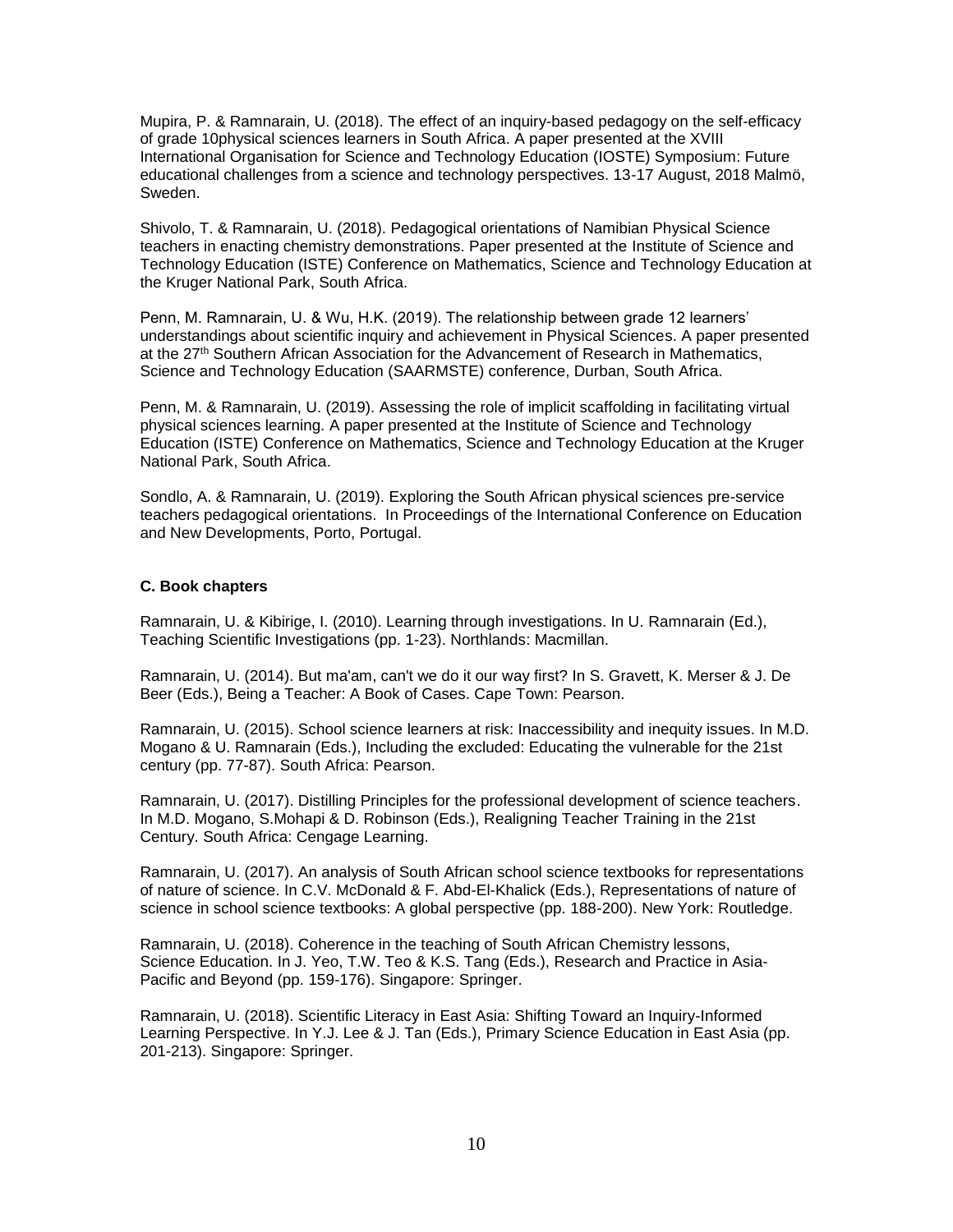#### **D. Books**

Ramnarain, U. (2010). Teaching Scientific Investigations. Northlands: Macmillan.

Mogano, M.D. & Ramnarain, U. (2015). Including the excluded: Educating the vulnerable for the 21st century. South Africa: Pearson.

#### **E. Research reports**

Van der Westhuizen, G.J., Maseko, L, Van Lelyveld, K., de Beer, J., Kakoma, L. & Ramnarain, U. (2010). Towards improving learner performance in the national senior certificate examination – script analysis research report. ISBN 978-0-86970-720-3.

De Beer, J.J.J. & Ramnarain, U. (2010). The implementation of the FET Physical- and Life Sciences curricula: Opportunities and challenges. ISBN 978-0-86970-721-0

#### **F. Book review**

Ramnarain, U. (2012). Review of the book Metacognition in Science Education: Trends in Current Research by A. Zohar & Dori, Y.J. (Eds.), *International Journal of Environmental and Science Education, 7(2),* 361-363.

#### **RESEARCH PROJECTS AND FUNDING**

- University Research Committee (URC) funded project: A study on the use of cartoons in engaging learners to design their own investigations; 2009-2010.
- Gauteng Department of Education funded research project: The implementation of the NCS for Physical Sciences: 2009-2010.
- Gauteng Department of Education funded research project: The analysis of the 2008 Grade 12 Physical Sciences examination scripts: 2009-2010.
- National Research Foundation (NRF) funded research project, focusing on the professional development of science teachers within ecologies of practice; Dr Josef de Beer and Dr Umesh Ramnarain; 2007-2011.
- National Research Foundation (NRF) funded research project: The Pedagogical Content Knowledge (PCK) of Physical Sciences teachers in inquiry science teaching: Prof Umesh Ramnarain; 2013-2016
- University Research Committee (URC) funded project: An analysis of South African school science textbooks for the representation of the nature of science; 2014-2017
- National Research Foundation (NRF): Incentive funding for rated researchers' grant; 2016-2019
- National Research Foundation (NRF). Competitive Programme for Rated Researchers: The technological pedagogical content knowledge (TPACK) development of physical science teachers; 2017-2019.
- University Research Committee (URC) funded project: An analysis of South African school science textbooks for the representation of the nature of science; 2014-2017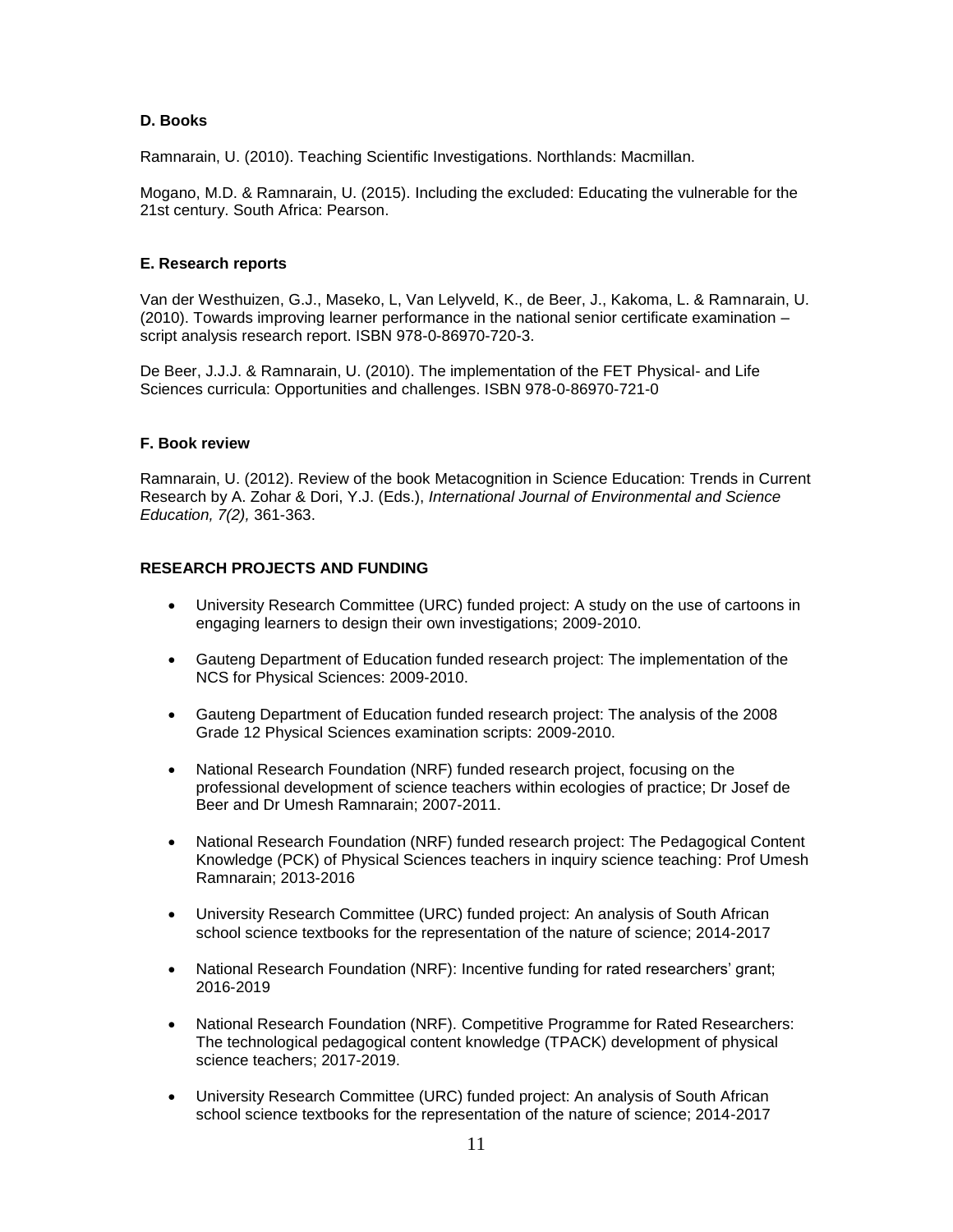- University Research Committee (URC) funded project: Pre-service teachers' use of virtual reality laboratories in inquiry-based learning (2019)
- National Research Foundation (NRF). Human and Social Dynamics in Development Grant: The lived experiences of sciences teachers in the enactment of an inquiry-based; 2018-2020.

## **SUPERVISION OF STUDENT RESEARCH**

## **PhD supervision**

- Neal Petersen (2011): Ondersoek na die implementering van 'n aktiwiteit-gebaseerde benadering in die bereiking van die Leeruitkomstes in Lewenswetenskappe soos uitgestippel in die Nasionale Kurrikulumverklaring. (co-supervisor)
- Sam Ramaila (2012): Mentoring as a form of professional support for Physical Sciences teachers within a community of practice
- Xenia Kyriacou (2013): A design-based study of the effect of an evolution education short learning programme on the conceptual development of participants with a view to theory building and improvement of practice. (co-supervisor)
- Lounell White (2012): Curriculum support groups as ecologies of practice for teacher development. (co-supervisor)
- Anastasia Buma (2015). A short intervention programme to develop science teachers' pedagogical content knowledge to teach for the affective domain. (co-supervisor)
- Lydia Mavuru (2016): Exploring the role of contextual knowledge in the pedagogical content knowledge of Grade 9 Natural Sciences teachers: A case study of township teachers in South Africa
- Andonis Antoniou (2017).: Scaffolding professional development of science teachers within a school-based community of practice: a case study (co-supervision)
- Pio Mupira (2017): An investigation of the effect of inquiry-based learning on the achievement goal orientation of grade 10 Physical Sciences learners, with particular reference to gender differences
- Clive Rudzirai (2019): Enhancing the pedagogical practice of South African Physical Sciences teachers in inquiry-based teaching through empowerment evaluation

## **Masters supervision**

- Celeste van Niekerk (2011): Misconceptions in a high stakes physics examination
- Ruth Letsoalo (2011): Exploring the teacher use of cartoons as a learner scaffold in the planning of scientific investigations in grade 9
- Gurtug Yalvac (2011): Barriers in the teaching and learning of evolutionary biology amongst Muslim teachers and learners (co-supervision)
- Annelize Cronje (2011): The professional development of science teachers for the implementation of a new curriculum (co-supervision)
- Aleyamma Joseph (2011): Grade 12 learners' conceptual understanding of chemical representations
- Keshni Padayachee (2012): A study on the analysis and use of Life Science textbooks in promoting the nature of science
- Melida Mothwa (2012): Teachers' experiences of incorporating Indigenous Knowledge in the Life Sciences classroom (co-supervision)
- Camantha Reddy (2012): The lived experiences of Hindu teachers and learners in the teaching and learning of evolution in Life Sciences in the FET phase. (co-supervision)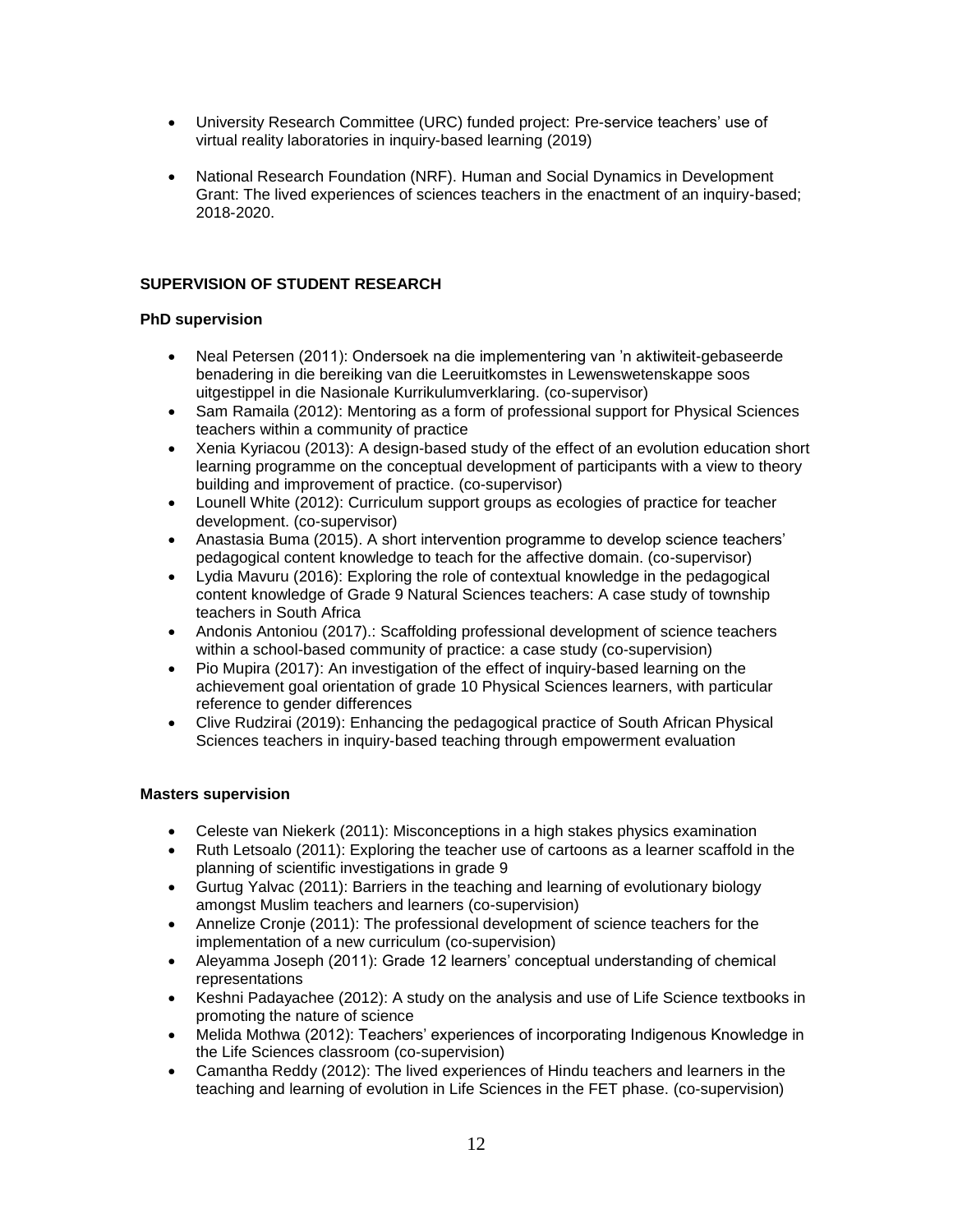- Sipho Shoba (2013): The achievement goal orientation of poor-performing grade 12 Physical Sciences learners
- Beauty Moleki (2014): Exploring teacher use of newspaper articles in promoting a humanistic perspective in science
- Khudakwashe Mamutse (2014): The implementation of inquiry-based science teaching and learning in grade 9 Natural Sciences through the use of improvised physical resources
- Tarisai Chanetsa (2015): An analysis of grade 9 Natural Sciences textbooks for the nature of science
- Summaya Moosa (2015): Misconceptions held by grade 10 learners at three under-performing Dinaledi Schools in Soweto with specific reference to electric circuits
- Surainda Philander (2015): The analysis of Intermediate Phase Natural Sciences workbooks in promoting the nature of science
- Patricia Chisveto (2015): Exploring the influence of school management on "achievement goal orientation" of Grade 10 Physical Sciences learners
- Augustine Nceba Makhubalo (2016): The empowerment evaluation of a grade 11 Physical Sciences teacher in shifting towards an inquiry-based pedagogy
- Zandile Sondezi (2016): A design-based study on the use of problem-based learning in teaching Grade 6 Natural Sciences learners on environmental issues
- Kenneth Buthelezi (2016): A design-based study on the teacher use of Physics Education Technology (PhET) computer simulations in Grade 8 Natural Sciences
- Gwebu Mkhubo Isaac (2016): The nature of science understanding of Physical Sciences teachers from the Badplaas circuit of the Mpumalanga province
- Manzini Samson Hlatshwayo (2016): Investigating grade 10 Physical Sciences teachers' beliefs and attitude about inquiry-based teaching and learning
- Absalom Lukhele (2016): Assessing the understanding of scientific inquiry of grades 8 and 9 Natural Sciences teachers in the Eersthoek district of the Mpumalanga province.
- Mafor Penn (2019): Grade 12 Physical and Life Sciences Llearners' understanding about scientific inquiry.
- Emma Ndumanya (2019). An analysis of grade 12 Physical Sciences textbooks for inclusion of "practices" of inquiry-based learning.
- Tomas Shivolo (2019). Teachers' pedagogical orientations in teaching Grade 8 Chemistry practical demonstrations: A focus on Oshikoto Region, Namibia.

## **EXTERNAL EXAMINER**

## **PhD theses**

- SL Leonard: Scientific literacy and sustainable development: Developing scientific literacy in its fundamental and derived senses (Nelson Mandela Metropolitan University)
- MM Woldeamanuel: Diagnosis of learning difficulties in key chemical concepts in thermodynamics experienced by undergraduate students in Ethopia (University of South Africa)
- P Preethlall: The relationship between Life Sciences teachers' knowledge and beliefs about Science Education and the teaching and learning of investigative practical work (University of KwaZulu-Natal)
- SM Mpho Mosabala: The teaching of Doppler Effect in selected South African schools (Tshwane University of Technology)
- M Lycoudi: A content representation of electromagnetism in South African upper secondary school textbooks (University of Witwatersrand)
- WL Teffo: Educators' classroom practices in facilitating scientific investigations (University of Limpopo)
- M Mukwambo: Exploring situated cognition in teaching science concepts: The nexus of indigenous knowledge and Western modern science (Rhodes University)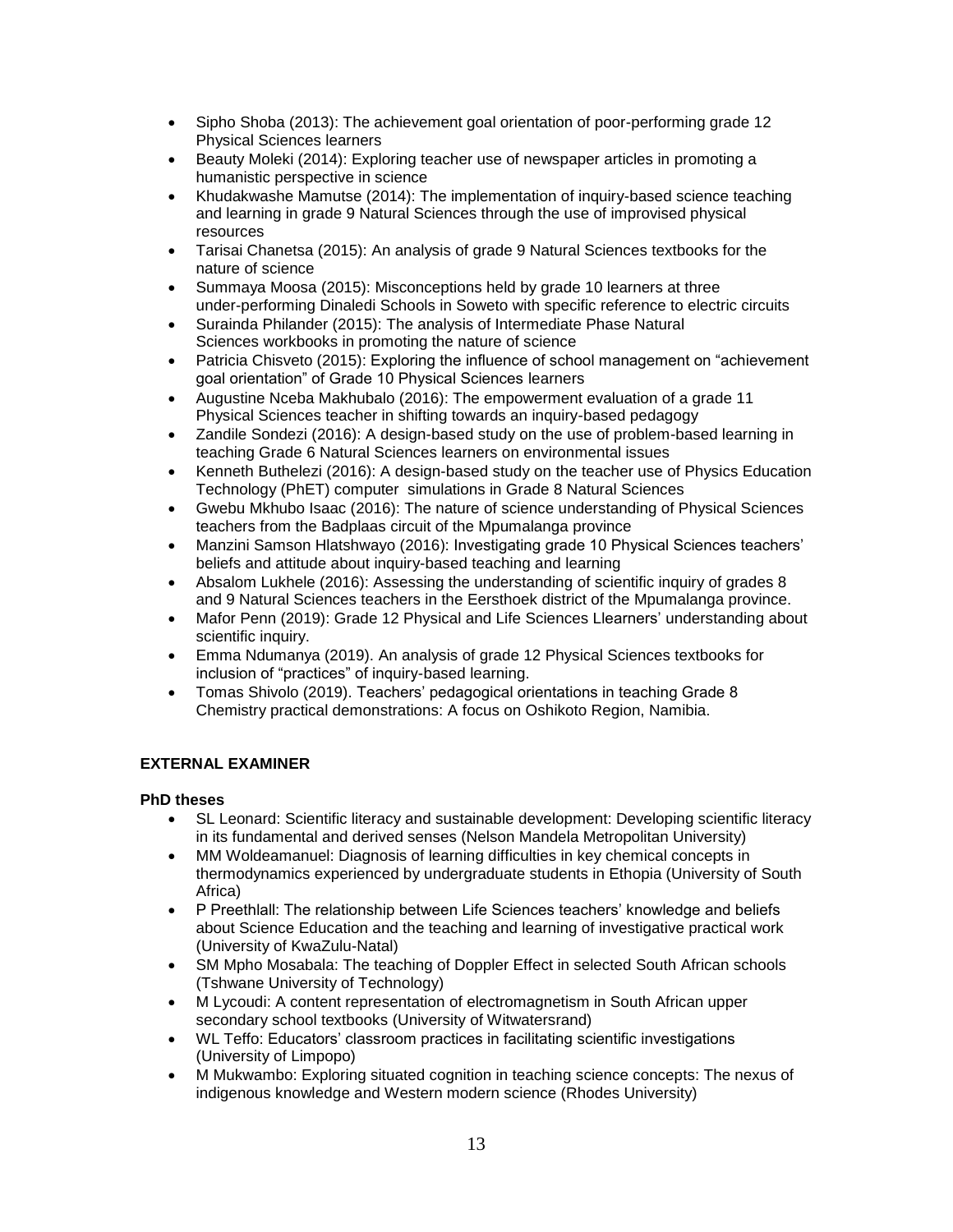- Tamirirofa Chirikure: Exploring students' approaches to Science investigation in Advanced level chemistry (UKZN)
- KB Nhlengethwa: Swaziland Pre-Service Teachers' understanding and enactment of Inquiry-Based-Science Teaching: A Case of a University in Swaziland (UKZN)
- S Akinyemi: Exploring the Development of Pre-service Teachers' Topic Specific PCK and its Influence on Learner Outcomes (WITS)
- DD Denuga: An intervention on supporting teachers' understanding of and mediation of learning of stoichiometry in selected schools in the Zambezi Region

#### **Masters dissertations**

- Julia Beauchamp: A case study of South Africa's teachers' understandings of the nature of science and classroom instruction practices (University of Witwatersrand)
- Hlaela Mohlouoa: Exploring PCK in the process of teaching radioactivity: Strategies employed by Lesotho physics teachers (University of Witwatersrand)
- Kedibone Tlala: The effect of predict-observe-explain strategy on learner's misconceptions about dissolved salts (University of Limpopo)
- Sure Mupezeni: Challenges and prospects of teaching the Doppler Effect at grade 12 (University of South Africa)
- Robert Solomon: The effectiveness of an outreach intervention to provide teachers with the skills to implement practical and experimental work in their classes (Cape Peninsula University of Technology)
- Edwina Mettler: Science teachers' experience of the transition process from General Education and Training to Further Education and Training: A multiple case study Stellenbosch University)
- Aroon Singh: Factors that influence the use of practical work in the Grade 10 Physical Sciences classroom (University of Witwatersrand)
- Tizana Fikeni: An exploration of how teachers' understanding of the nature of science influences their pedagogical practices of teaching evolution (University of KwaZulu-Natal)
- RD Makoni: The use of low cost material in the teaching of water purification at the grade 11 (University of South Africa)
- TA Habteselassie: Exploring inquiry based science education at secondary school level in a South African city (University of Pretoria)
- VM Baloyi: Influence of guided inquiry-based laboratory activities on outcomes achieved in first-year physics (University of Pretoria)
- B. Musekiwa: An investigation into how participation in science expos influences grade 9 learners' dispositions towards science learning (Rhodes University)

## **CRITICAL READER**

- W Dudu: Grade 11 teachers' and learners' conceptions of scientific inquiry in relation to instructional practices (University of Witwatersrand)
- RRammiki: Exploring exemplary teachers' instructional practices in supporting learner access to school physics content (University of Witwatersrand)
- P Pitjeng: Investigating the effect of an intervention on novice science teachers' topic specific pedagogical content knowledge (University of Witwatersrand)
- S Akinyemi Exploring the development of preservice teachers' topic specific PCK and its influence on learner outcomes (University of Witwatersrand)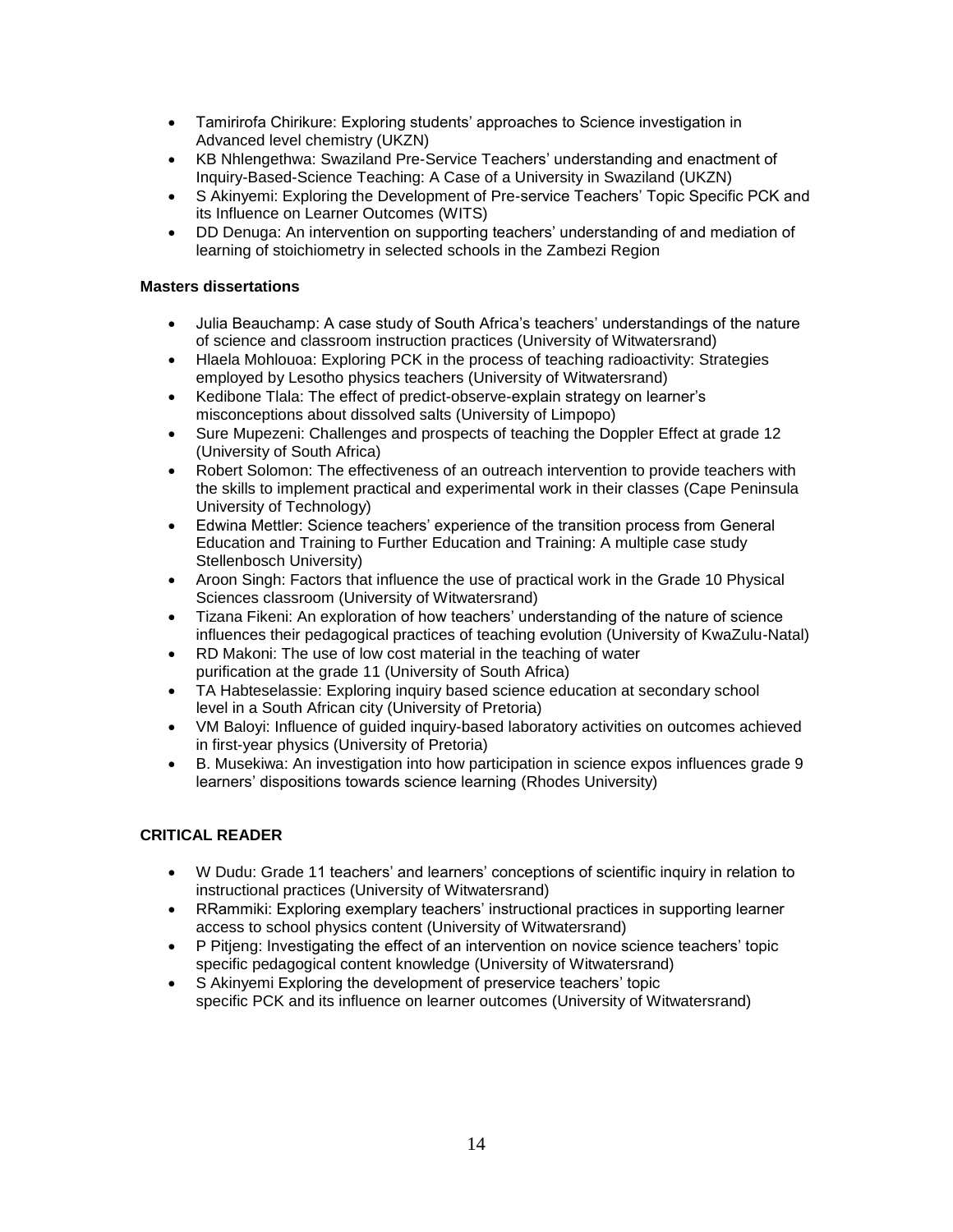#### **EDITOR RESPONSIBILITIES**

- Associate Editor: Research in Science Education (RISE)
- Member of Editorial Board: Journal of Research in Science Teaching (JRST)
- Associate Editor: Education as Change (EaC)

#### **REVIEWER OF JOURNAL ARTICLES**

- Science Education
- Journal of Research in Science Teaching
- Research in Science Education
- Teaching and Teacher Education
- International Journal of Science Education
- African Journal of Research in Mathematics, Science and Technology Education
- South African Journal of Education
- Perspectives in Education
- Education as Change
- Pythagoras

#### **PROFESSIONAL ORGANIZATIONS**

- Member of research committee of National Association of Research in Science Teaching (NARST)
	- Member of National Association of Research in Science Teaching (NARST)
- Member of the European Science Education Research Association (ESERA)
- Member of the Australian Science Education Research Association (ASERA)
- Served as an executive member of the Association of Mathematics Educators of South Africa (AMESA) in KwaZulu-Natal
- Member of the Southern African Association for Research in Science, Mathematics and Technology Education (SAARMSTE)

## **OTHER PROFESSIONAL ACTIVITIES AND ACHIEVEMENT**

- Member of University of Johannesburg Faculty Higher Degrees committee
- Member of Faculty Ethics committee
- Member of University of Johannesburg Senate committee
- Member of University of Johannesburg Academic Freedom committee
- Invited keynote speaker at Gauteng Department of Education seminar for physical sciences and mathematics teachers: Enhancing the quality of practical work (2013)
- Invited by Prof Fouad Abd-El-Khalick to speak at colloquium at University of Illinois at Urbana-Champaign.
- Research work for Umalusi on the analysis of intermediate phase CAPS and NCS documents
- Organizing of the seminar series "Continuing the Dialogue: Indigenising the Curriculum".
- Keynote Address at University of South Africa's (UNISA) Research and Innovation Day hosted by the College of Agriculture and Environmental Sciences: Challenges and opportunities for science inquiry-based learning in open distance learning (2018)
- Keynote address at the 28th Southern African Association for Research in Mathematics, Science and Technology Education (SAARMSTE) conference: Opportunities and challenges for science practical work in African schools (2020)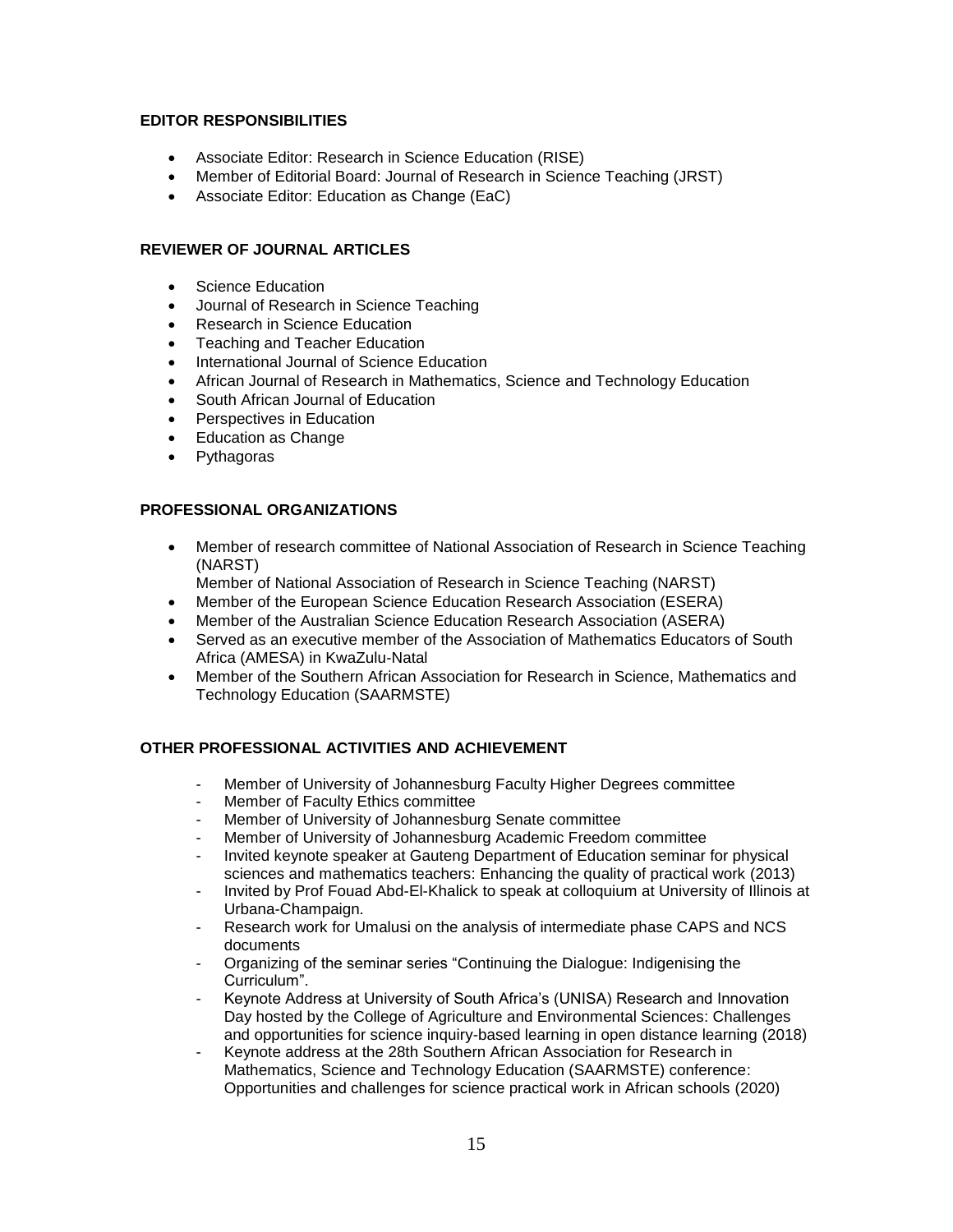- Facilitated workshop at 28th Southern African Association for Research in Mathematics, Science and Technology Education (SAARMSTE) conference: Developing formative assessment methods for inquiry teaching (2020)
- Organiser of University of Johannesburg Science Education Student Research (SESRC) conference

## **SCHOLARSHIPS and AWARDS**

- Awarded NRF scholarship for PhD studies (2007)
- Awarded NRF-NSF scholarship for visit to USA (2007)
- Awarded Spencer Foundation Scholarship (2006)
- Awarded Spencer best paper at International Science Education Conference (ISEC) in Singapore (2014) for "A study on the science content storyline of South African chemistry lessons. Paper presented at the ISEC conference in Singapore."
- Awarded best paper at International Science Education and Teaching Conference (ISET) in Thailand (2015) for "Exploring the influence of school management on the achievement goal orientation of grade 10 South African Physical Sciences learners at township schools."
- South African National Research Foundation (NRF) rated researcher

#### **COMMUNITY ENGAGEMENT**

- Served as a member of the Faculty Community Engagement committee. I have contributed to the professional development of teachers through workshops and in providing professional support to teachers.
- Was as a volunteer worker for the Chatsworth Child and Family Welfare in Durban.
- Collaborated with the Science Centre on Soweto campus in offering extra lessons to disadvantaged physical sciences learners from township schools.
- Coordinated Short Learning Programmes funded by ETDP-SETA
- Facilitated a Memorandum of Agreement between UJ and Delta Environmental Centre. The agreement provides for cooperation on activities that relate to the Department of Environmental Affairs Youth Environmental Services (YES) Programme in Gauteng. I am coordinating these activities.

#### **INTERNATIONAL COLLABORATION**

- Working with Dr David Schuster from the Physics Department and Mallinson Institute for Science Education, Western Michigan University on the pedagogical orientation of South Africa Physical Sciences students.
- Working with Dr David Fortus from the Department of Science Teaching, Weizmann Institute of Science, Rehovot, Israel on the achievement goal orientation of South Africa Physical Sciences students.
- Working with Prof Fouad Abd-El Khalick Department of Curriculum & Instruction, University of Illinois at Urbana-Champaign on the analysis of school science textbooks for the nature of science representation.
- Working with Dr Sami Lehesvouri from the Department of Teacher Education, Faculty of Education of the University of Jyväskylä, Finland on visualizing communication structures in science classrooms.
- Working with Prof Dorothy Nampota from the University of Malawi on a comparative study on the pedagogical orientation of Physical Sciences teachers.
- Working with Prof Hsin-Kai Wu and Prof Ying-Shao Hsu from Graduate Institute of Science Education at National Taiwan Normal University on the effective implementation